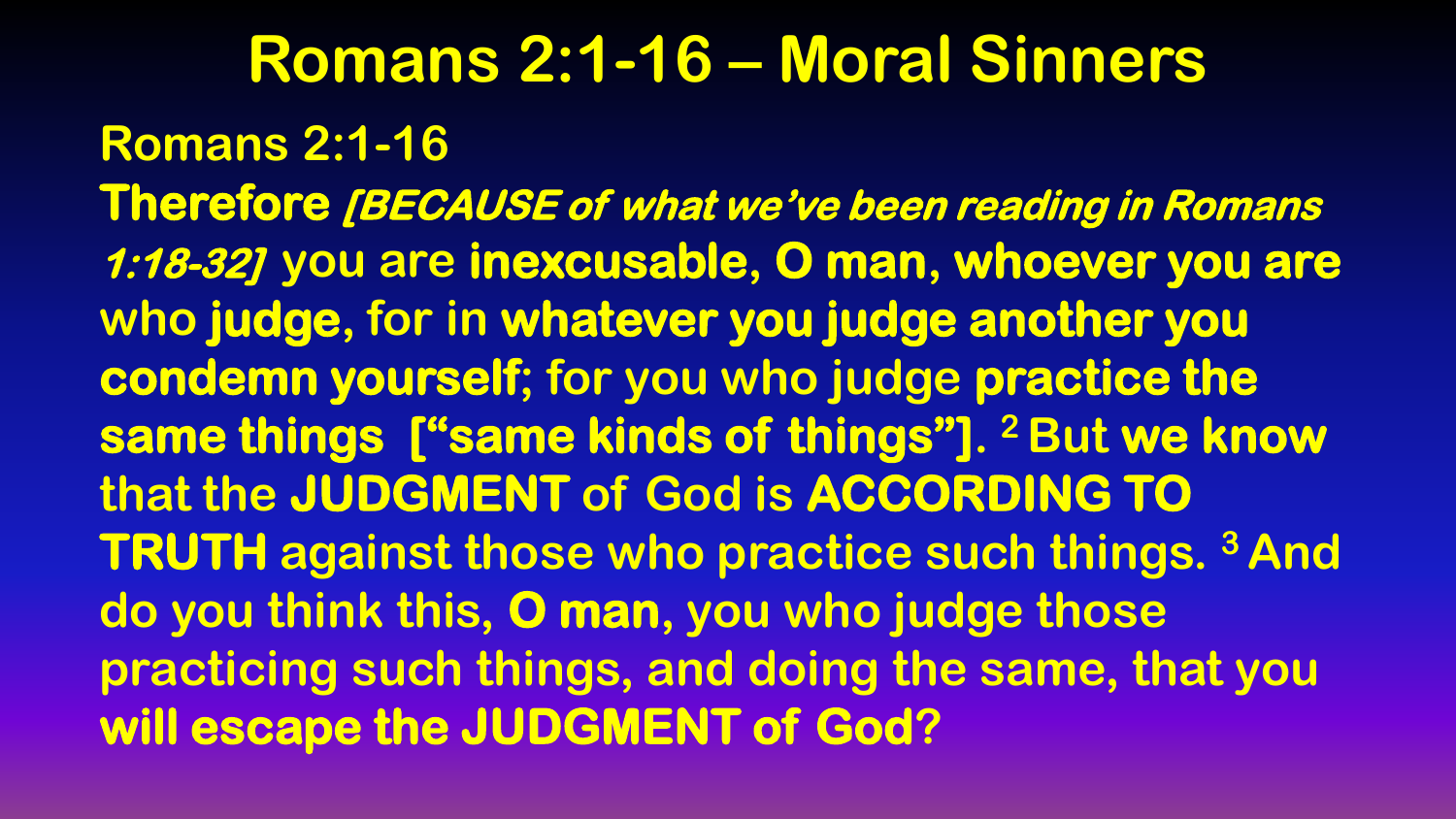**Romans 2:1-16 – Moral Sinners Romans 2:1-16 <sup>4</sup> Or do you DESPISE the riches of His goodness, forbearance, and longsuffering, not knowing that the goodness of God leads you to repentance? <sup>5</sup> But in accordance with your hardness and your impenitent heart you are treasuring up ('storing up' or 'accumulating') for yourself wrath in the day of wrath and revelation of the righteous judgment of God, <sup>6</sup> who "will render to each one according to his deeds": <sup>7</sup> eternal life to those who by patient continuance in doing good seek for glory, honor, and immortality;**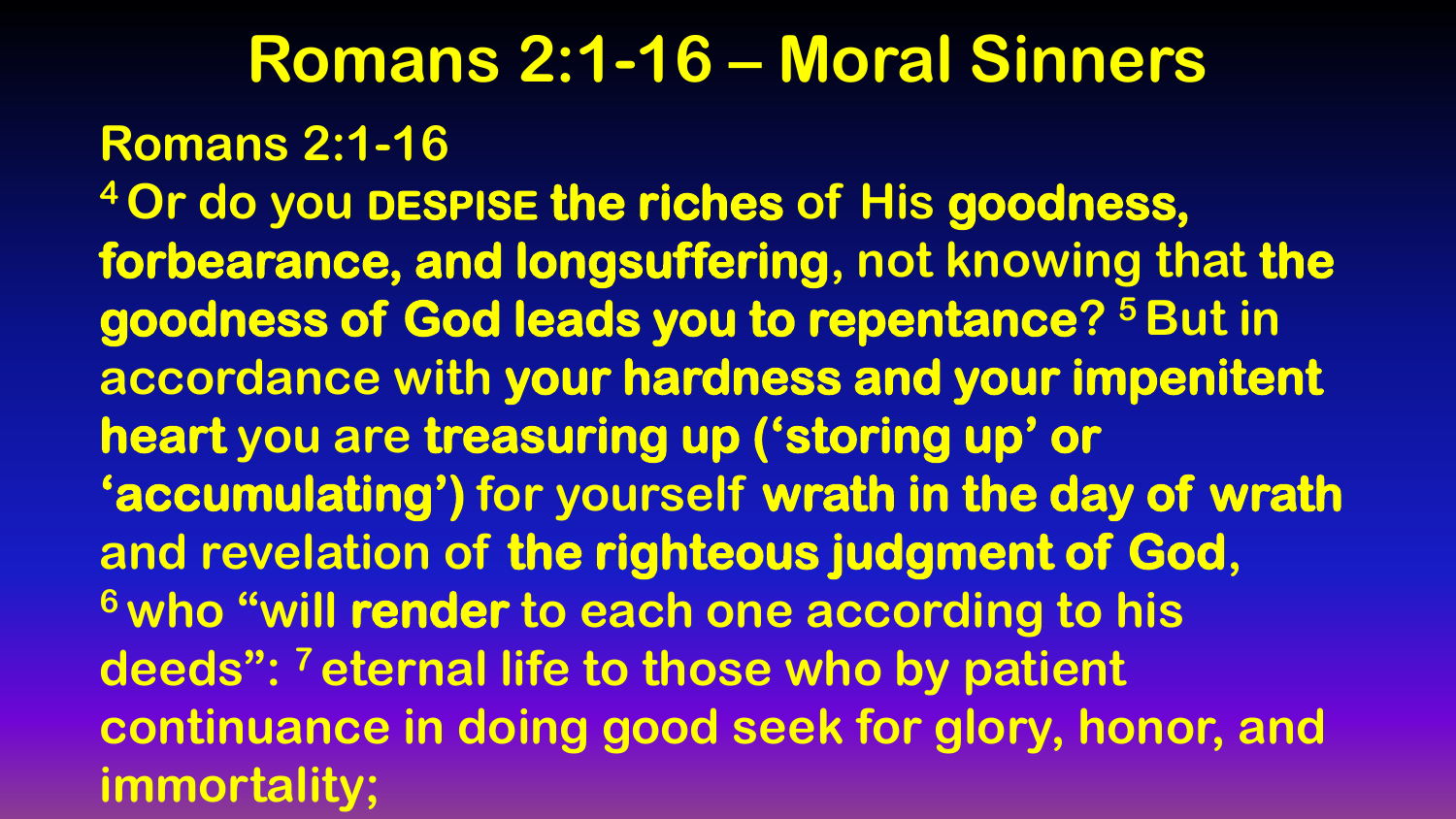**Romans 2:1-16 – Moral Sinners Romans 2:1-16 <sup>8</sup> but to those who are self-seeking and do not obey the truth, but obey unrighteousness — indignation and wrath, 9 tribulation and anguish, on every soul of man who does evil, of the Jew first and also of the Greek; <sup>10</sup> but glory, honor, and peace to everyone who works what is good, to the Jew first and also to the Greek. <sup>11</sup> For there is no partiality with God. <sup>12</sup> For as many as have sinned without law will also perish without law, and as many as have sinned in the law will be judged by the law**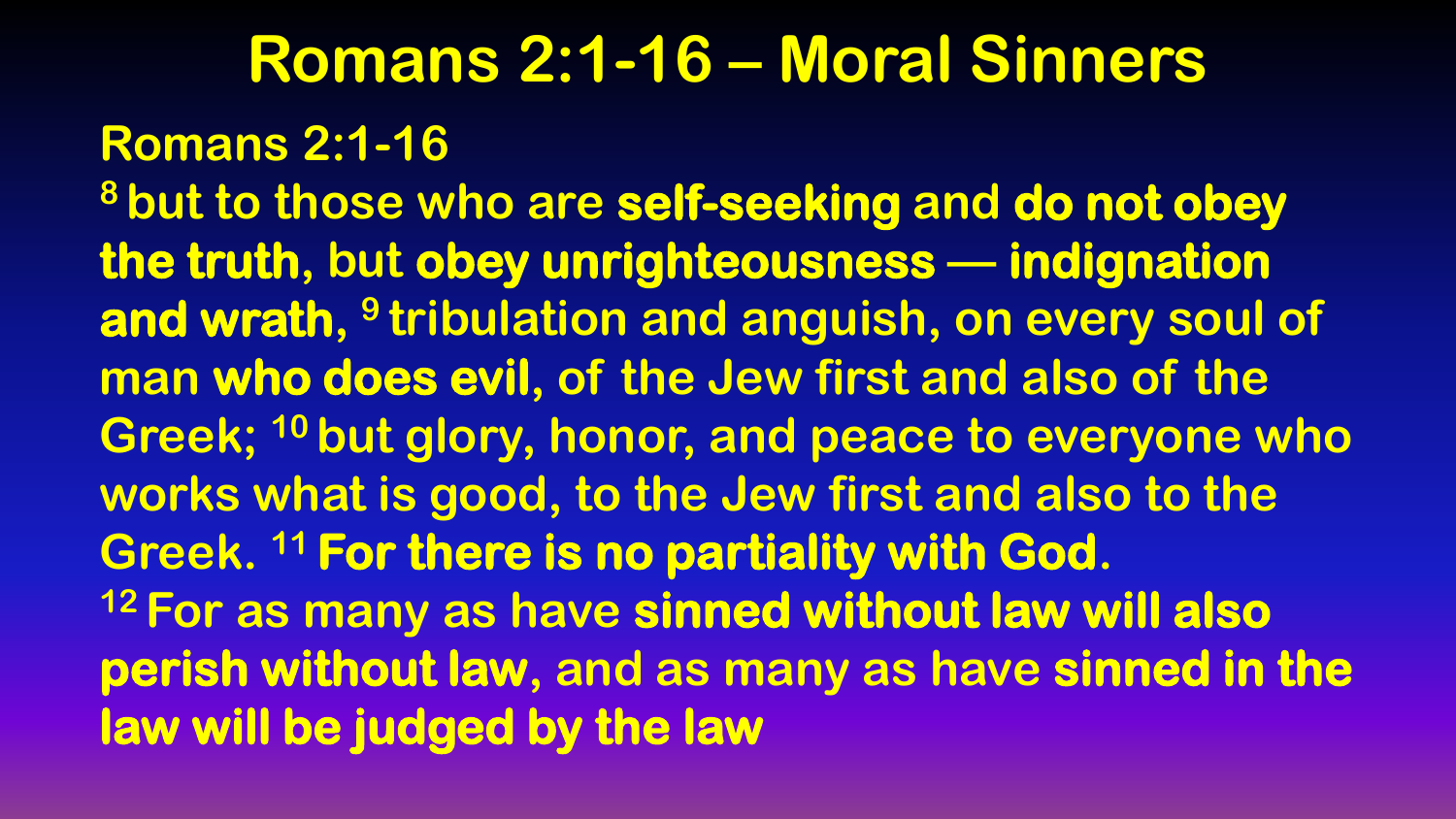#### **Romans 2:1-16**

**<sup>13</sup> (for NOT the hearers of the law are justified in the sight of God, but the doers of the law will be justified; <sup>14</sup> for when Gentiles, who do NOT have the law, by nature DO the things in the law, these, although not having the law, are a law unto themselves, <sup>15</sup> who show (i.e.: display) the WORK of THE LAW WRITTEN IN THEIR HEARTS, their CONSCIENCE also bearing witness, and between themselves their thoughts accusing or else excusing them) <sup>16</sup> in the DAY when God will judge the secrets of men by Jesus Christ, according to my gospel.**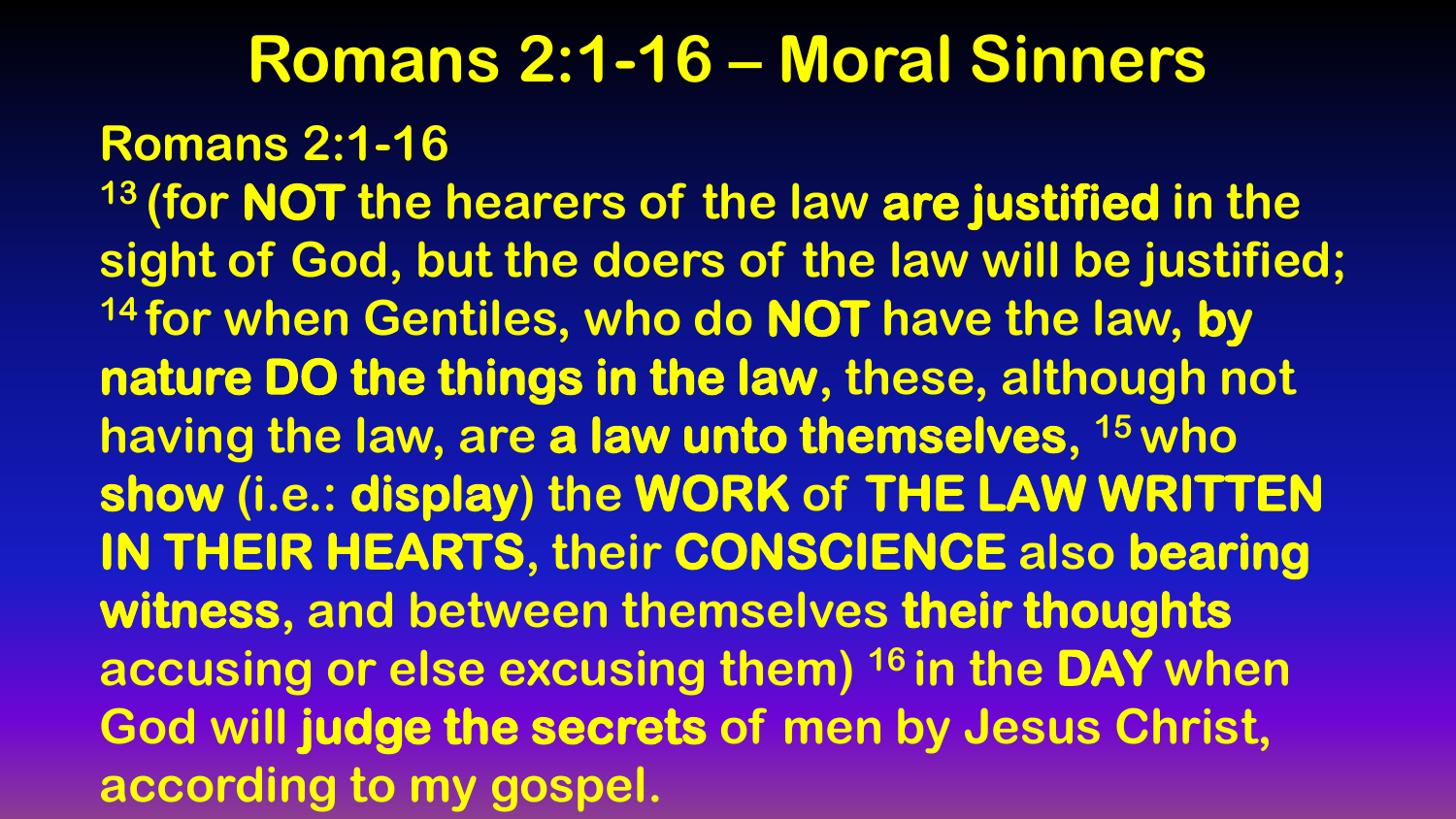**God's Holy and Righteous Judgment against our sin, compared to our "judging of others" who sin (we don't have a leg to stand on) …**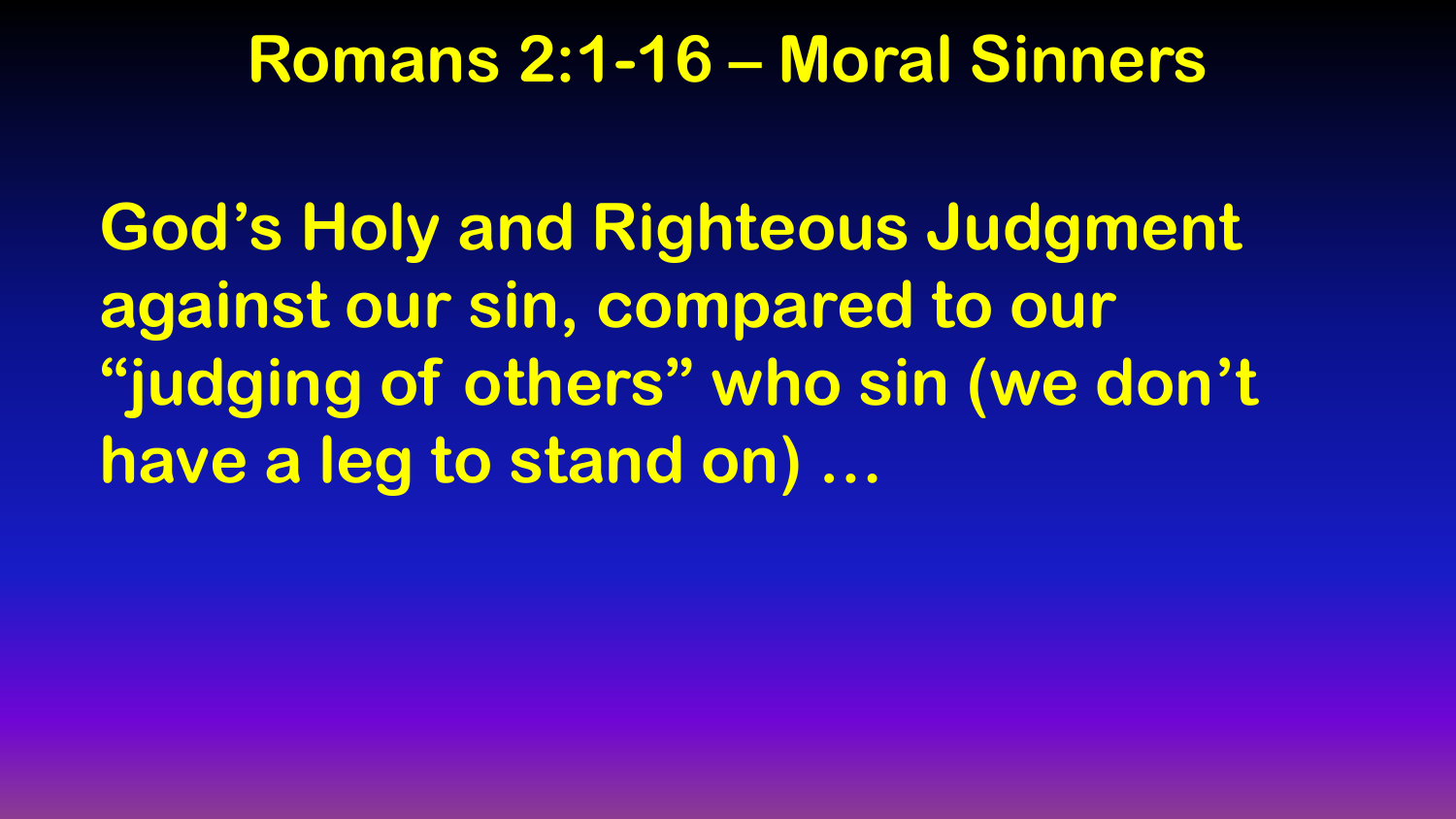**1. Therefore [BECAUSE of what we've been reading in Romans 1:18-32] you are inexcusable, O man, whoever you are who judge, for in whatever you judge another you condemn yourself; for you who judge practice the same things ["same kinds of things"].**

**We are NOT the righteous and holy judge, GOD is . We cannot be living in sin, living a life that is separated from God and then come along and see other folks doing certain kinds of sins, that you think are "wrong" and "condemn" them as if you are righteous. God says to such a person: "who do you think you are?" How can you condemn a person to hell, when you are on the way to hell, yourself?**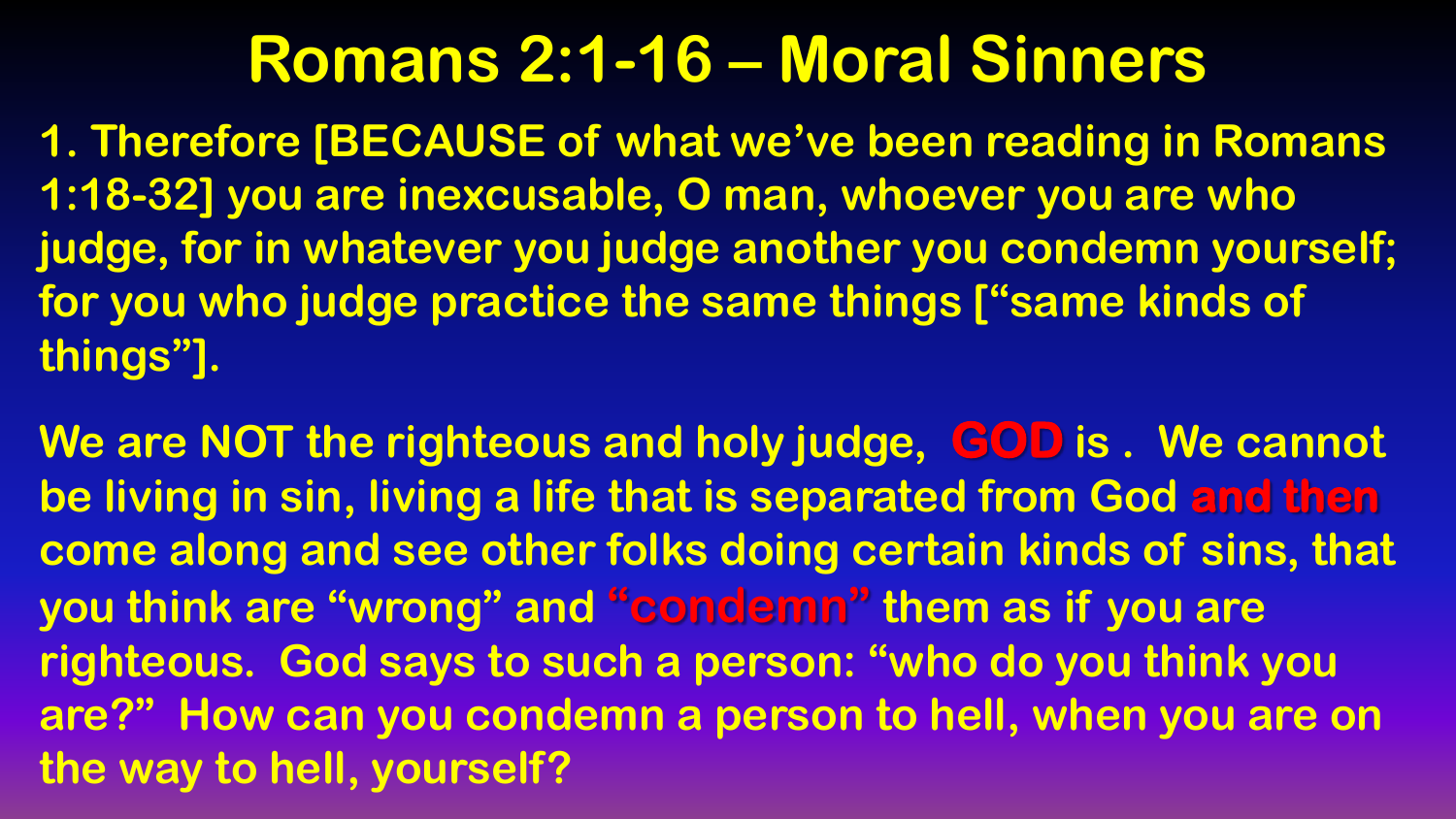**2. Paul is using a "FAKE PERSON" do argue against O man, whoever you are who judge**

**This is a Literary Device … similar to a "straw man" … but in this case it represents the sentiment of real people… there are real people who would, will, and do argue against God and His Word … so Paul uses "O man" "whoever you are who judge…" This person is who he argues against … as an example to prove a point … so that we can understand what he is attempting to teach us. It is similar to Role Playing exercises.**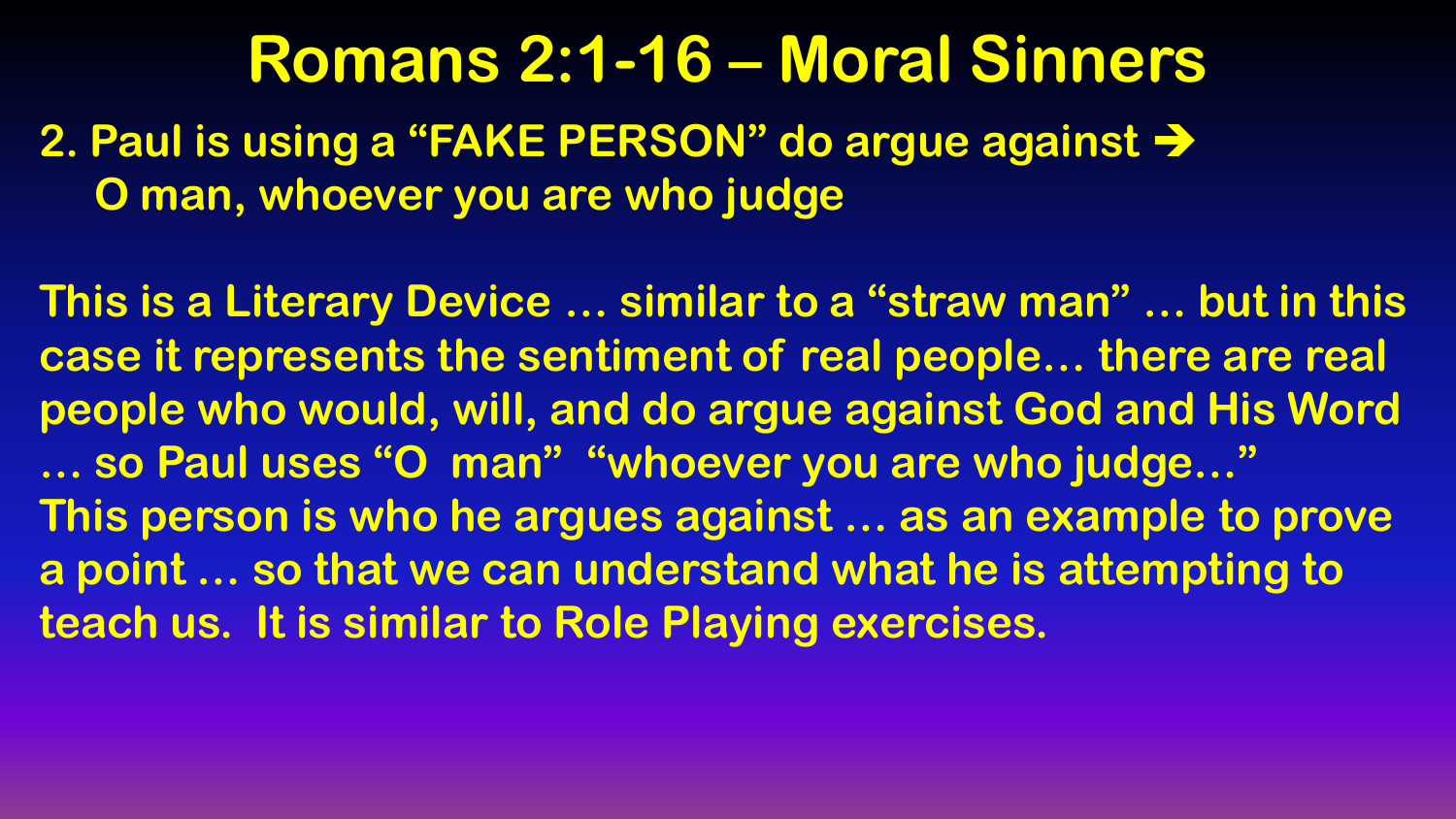**3. The Accumulation of Wrath … being stored for the DAY of Judgment, the Day of God's Wrath … Romans 2:2-11**

**When unrepentant sinners (people who are not saved, people who are not genuinely born again) sin, each sin they commit, adds exponentially to their long sinful records … God records every sin.**

**They REJECT God's Goodness and Love that would lead them to repentance.**

**Romans 2:8-9 but to those who are self-seeking and do not obey the truth, but obey unrighteousness — indignation and wrath, <sup>9</sup> tribulation and anguish, on every soul of man who does evil**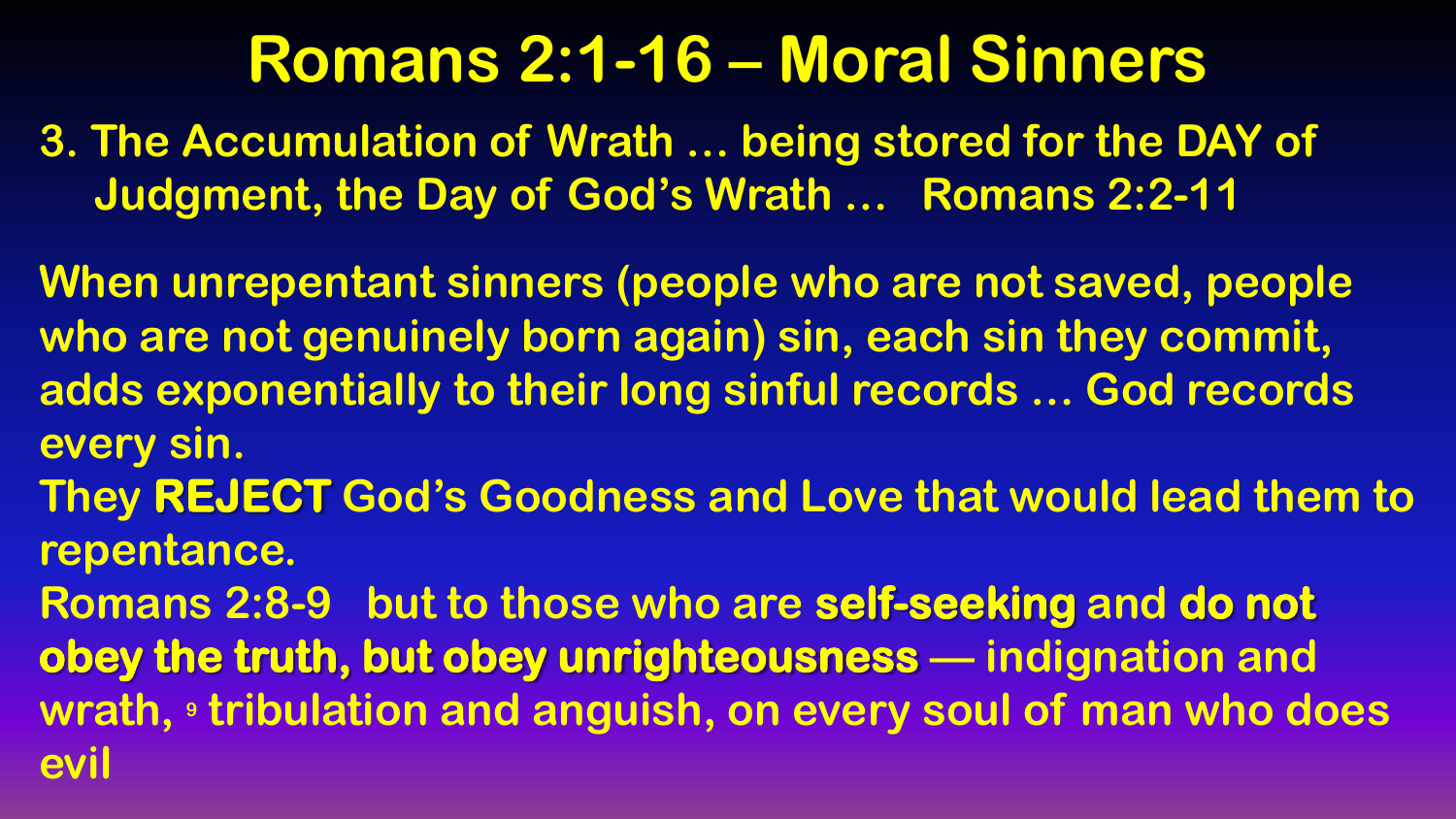**3. The Accumulation of Wrath … being stored for the DAY of Judgment, the Day of God's Wrath … Revelation 20:11-15 -- Then I saw a Great White Throne and Him who sat on it, from whose face the earth and the heaven fled away. And there was found no place for them. <sup>12</sup> And I saw the dead, small and great, standing before God, and books were opened. And another book was opened, which is the Book of Life. And the dead were judged according to their works, by the things which were written in the books. <sup>13</sup> The sea gave up the dead who were in it, and Death and Hades delivered up the dead who were in them. And they were judged, each one according to his works. <sup>14</sup> Then Death and Hades were cast into the Lake of Fire. This is the second death. <sup>15</sup> And anyone NOT found written in the Book of Life was cast into the Lake of Fire.**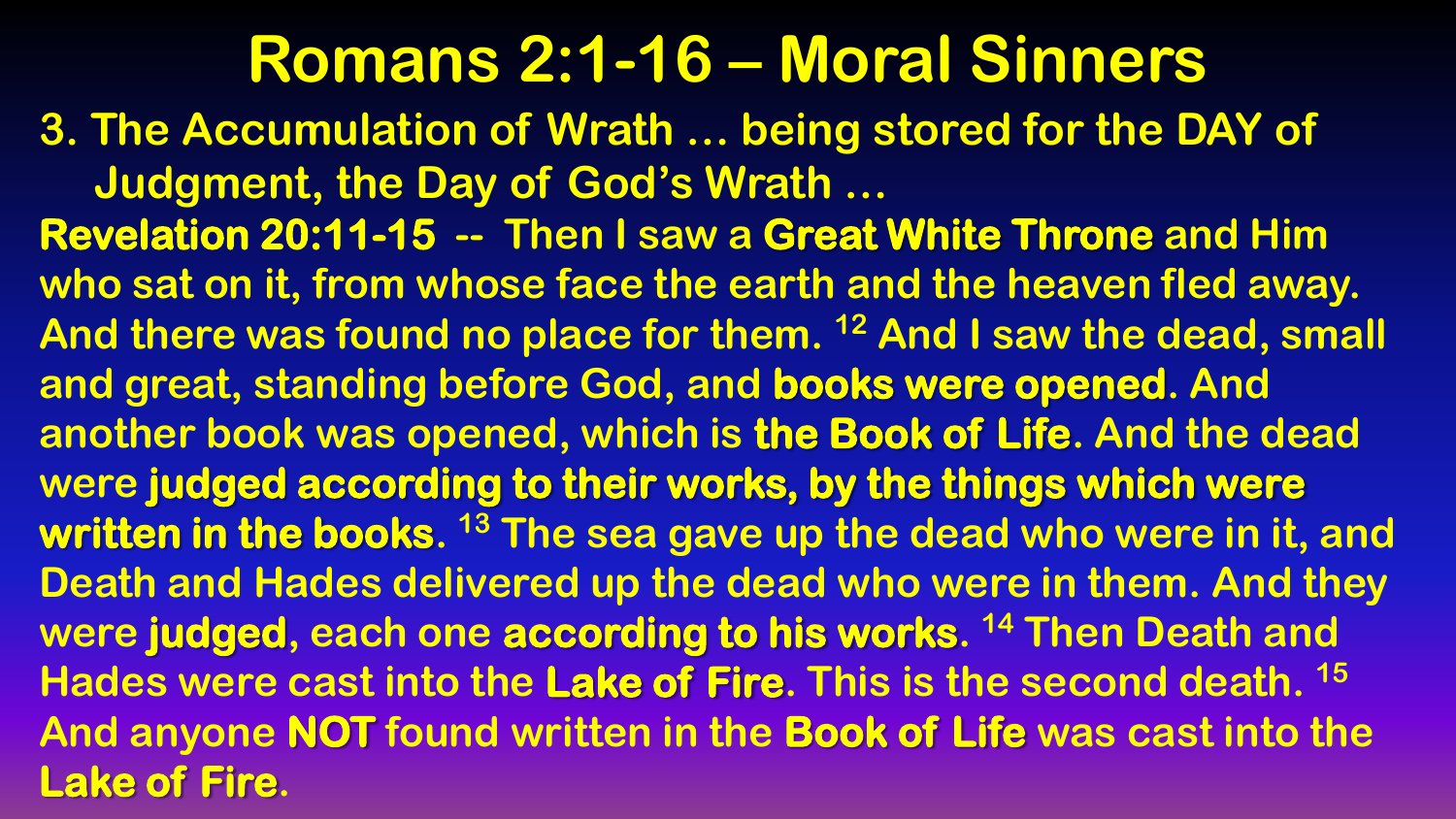**4. The MORAL Sinner [the moralist] … the Gentile, Moral Sinner (the non-Jewish pagan or atheist, pantheist, animist, agnostic, etc…) … who has some morals … may have some moral boundaries. They may be the nicest people, kind, moral, etc. but are very far from God. They are not saved, not born again and would be enemies of God in their hearts and minds (they would argue with God and even "judge God" if they had a chance, etc.) Yet, for some weird reason they hold to some moral framework, logical thinking, and are generally nice people (unless you bring up "religion" or things like that, etc.) They might say "at least I am not robbing banks or murdering people". I might say, "I am glad you aren't, as well"**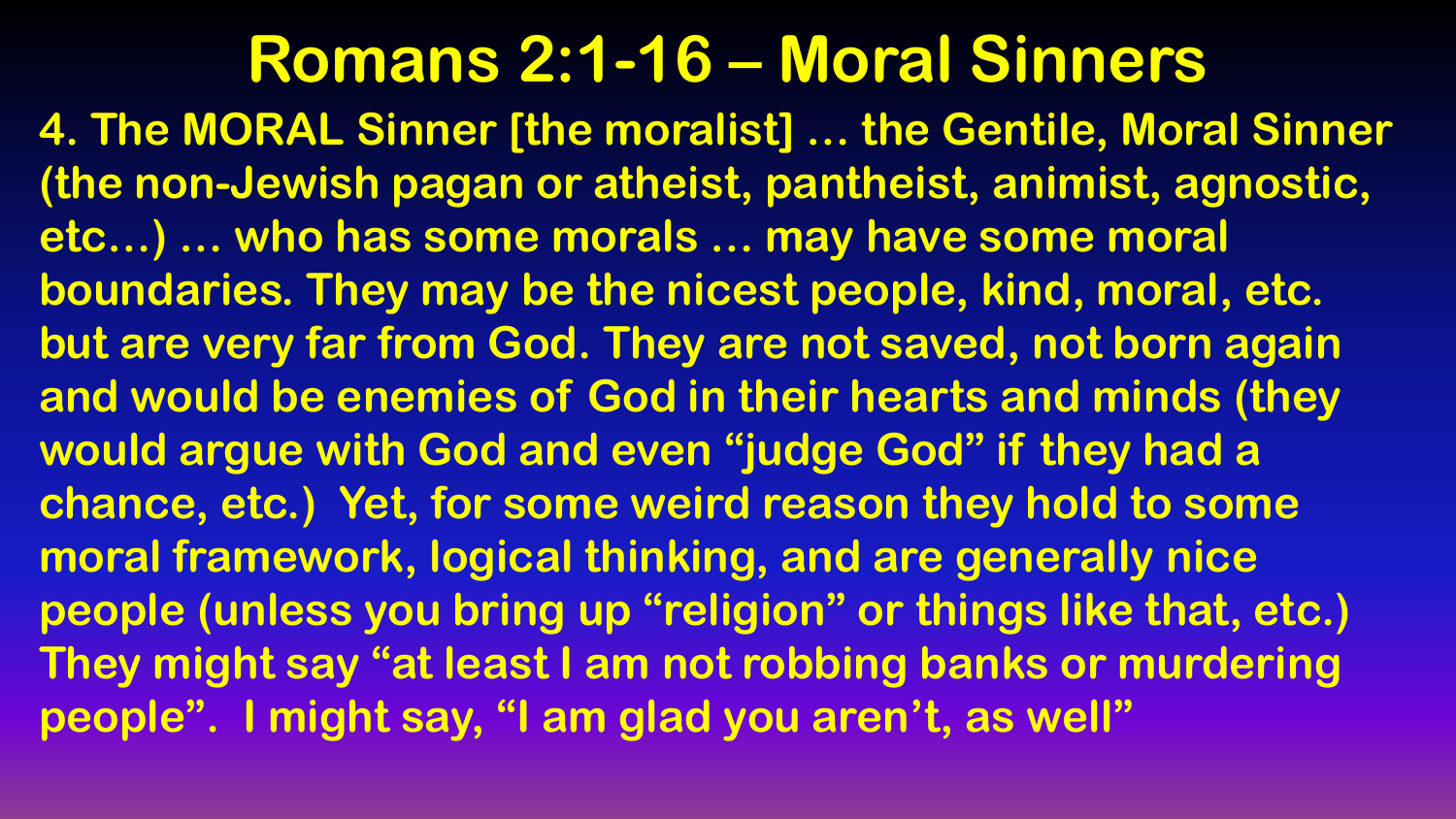**4. The MORAL Sinner [the moralist] … the Gentile, Moral Sinner (the non-Jewish pagan or atheist, pantheist, animist, agnostic, etc…)** 

**We are born with some sense of morality, especially an acute sense of "fairness". When we hear children say, "mom, that isn't fair…" we did not teach them this … this sense is built into us from conception. We have a sense of "justice" and "fairness" … but sin corrupts that and it becomes selfish and self-serving fairness. It is only "not fair" when it is against us. But when we are not fair to someone else, it is their fault**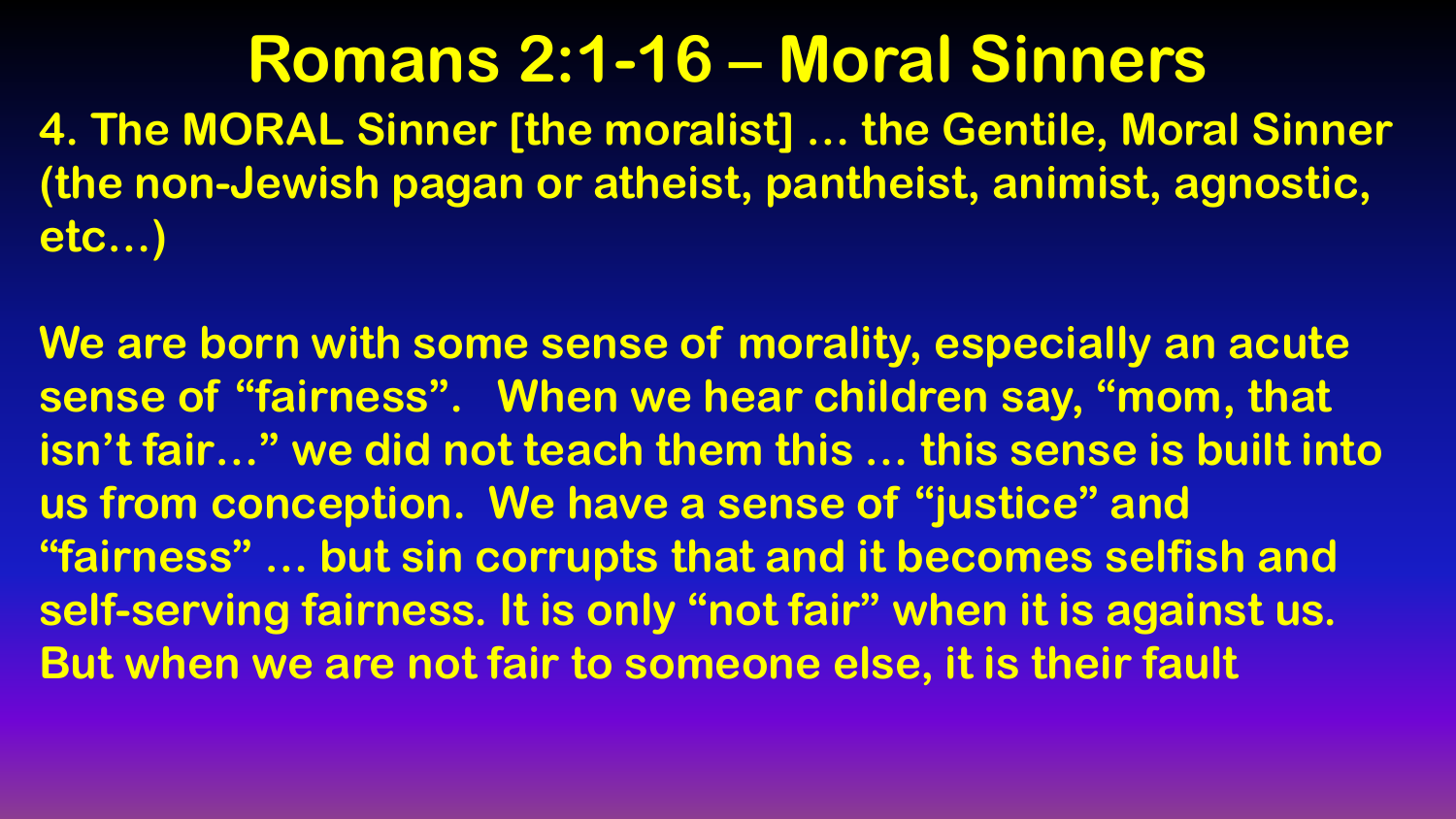#### **Romans 2:1-16 – Moral Sinners 5. Conscience**

 **"con" = "with" | "science" = "knowledge" "with knowledge" Thus, Conscience is "with knowledge" a "mini-judge" that has some basis to "judge" or to discern thoughts, intentions, and possible actions and choices, etc. Whenever we think about doing something … we do it with knowledge. We either listen to our conscience or ignore it. If our conscience is "innocent" it can be a better "judge" to listen to. If our conscience has been corrupted, hardened, or seared … it can be a faulty "judge" to follow. In some cases a person's conscience should NOT be listened to.**

 **Stealing that Cookie from Grandma is always wrong … unless… ???**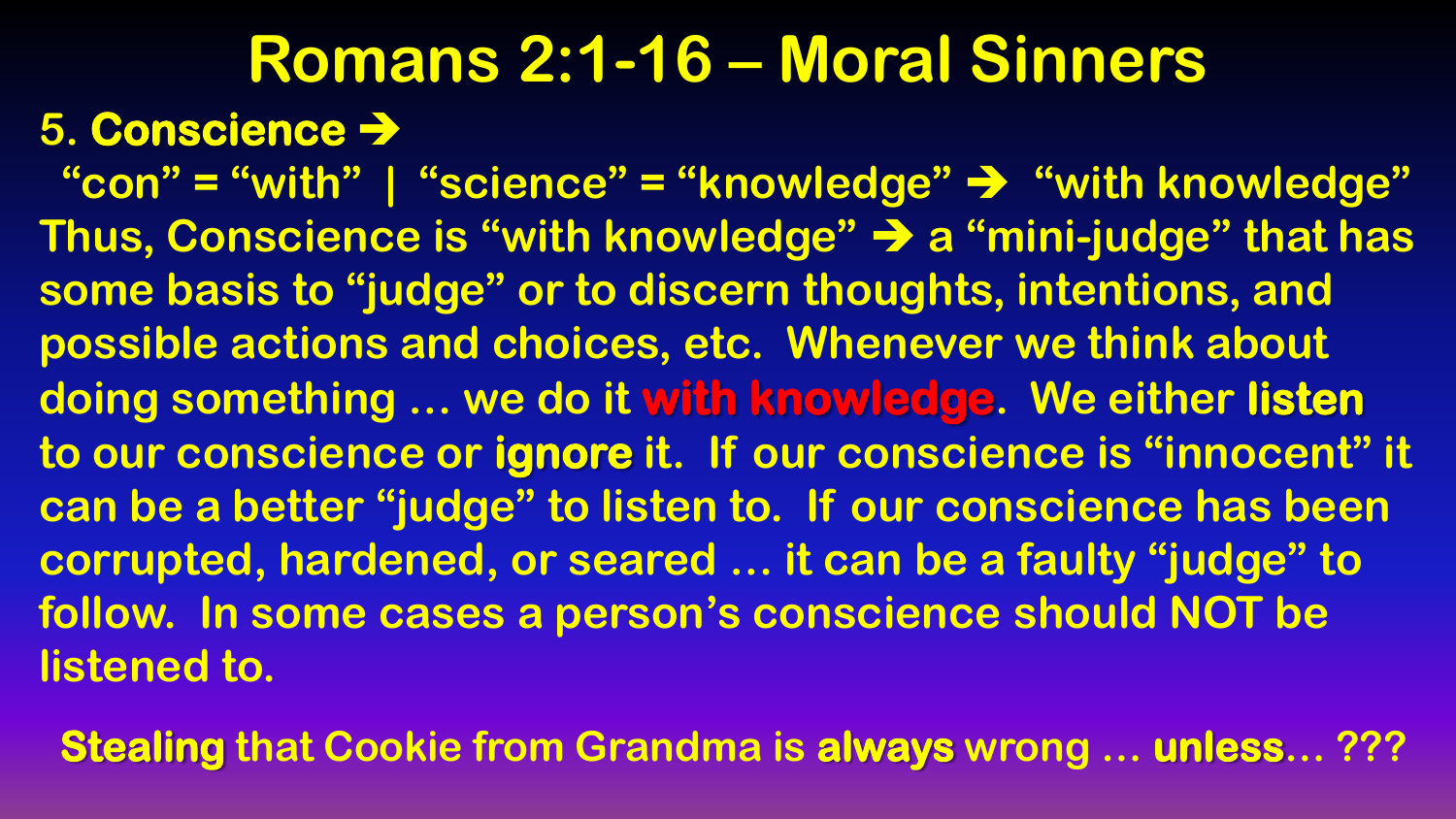#### **5. Conscience**

**We are all born with a Conscience - an area connected with our heart and mind that is like a little "judge" of what is "right" and what is "wrong". It is very, very basic at birth. It is fed and built up based upon our "up bringing" – how we are raised. Our environment, family life, culture, etc… can affect our conscience. The sinner's conscience can be so corrupted that it can be considered to be "seared as with a hot iron"** 

 **(1 Timothy 4:2).** 

 **It can be so hardened as to be irreparable in some cases.**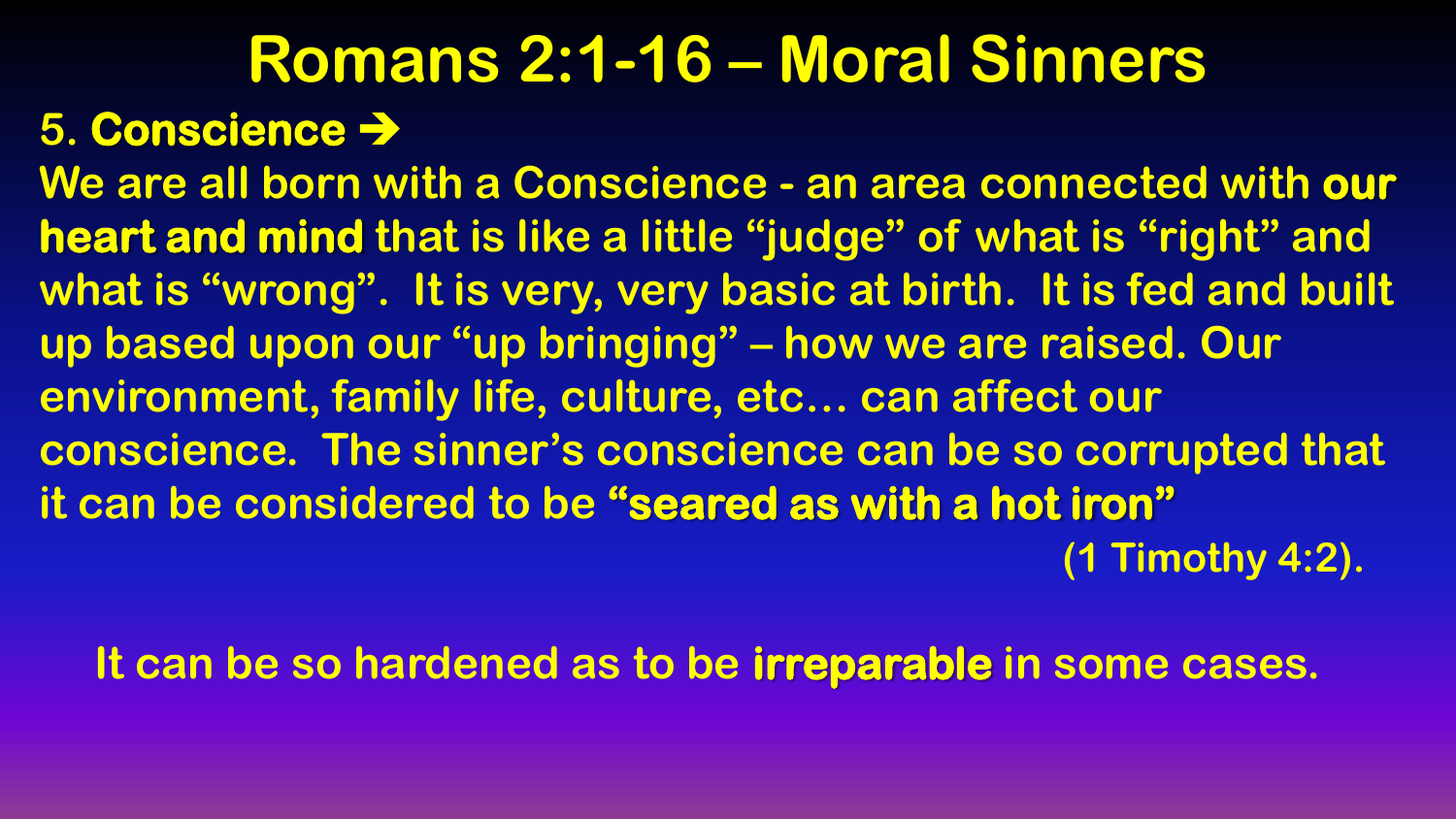#### **Romans 2:1-16 – Moral Sinners 5. Conscience**

**When a person is Born Again in Christ, his/her conscience can become fully clean and can be fed with God's Holy Word and Empowered by God's Spirit so that it can become something to listen to when deciding on doing something that be Good or Bad, etc. My godly, Biblical Sense of Right and Wrong, based upon God's Holy Word can be infused back into my Conscience.**

**The fact we were Created in the IMAGE of GOD is the ONLY Reason we have a Conscience in the First Place.**

**Why would we have a Conscience if we are just evolved by accident from slime … if there is no God to answer to?**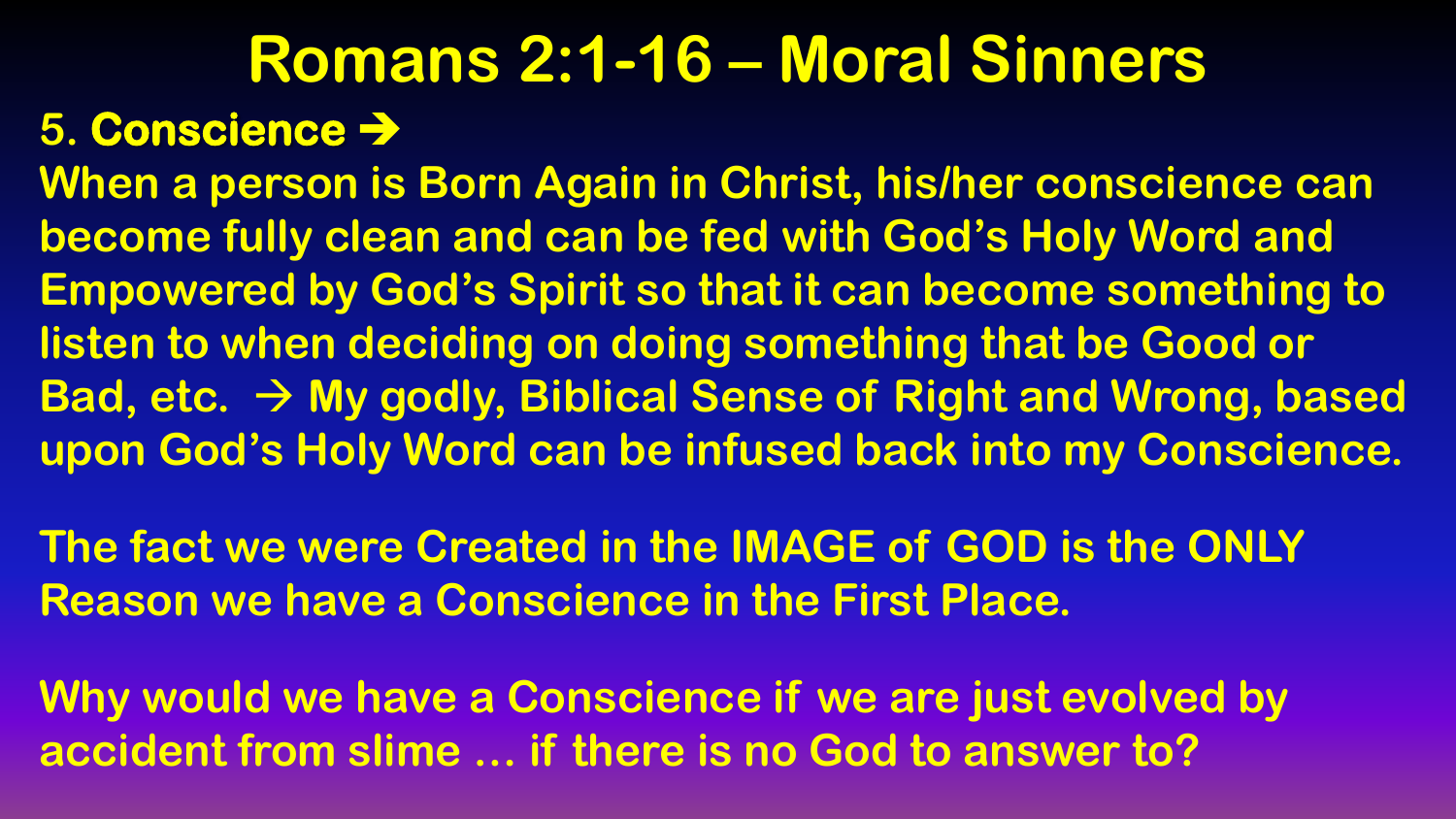**6. We cannot Earn Eternal Life by doing Good… Although it sounds like Paul is saying that a person who does Good will inherit Eternal Life … Paul is NOT saying what we think he is saying here. He is using another literary device … compare / contrast…** 

**Romans 2:7 - eternal life to those who by patient continuance in doing good seek for glory, honor, and immortality** 

**Have you ever sinned, at least once in your life, even a little sin?** 

**James 2:10 For whoever shall keep the whole law, and yet stumble (fail / sin) in one point, he is guilty of all.**